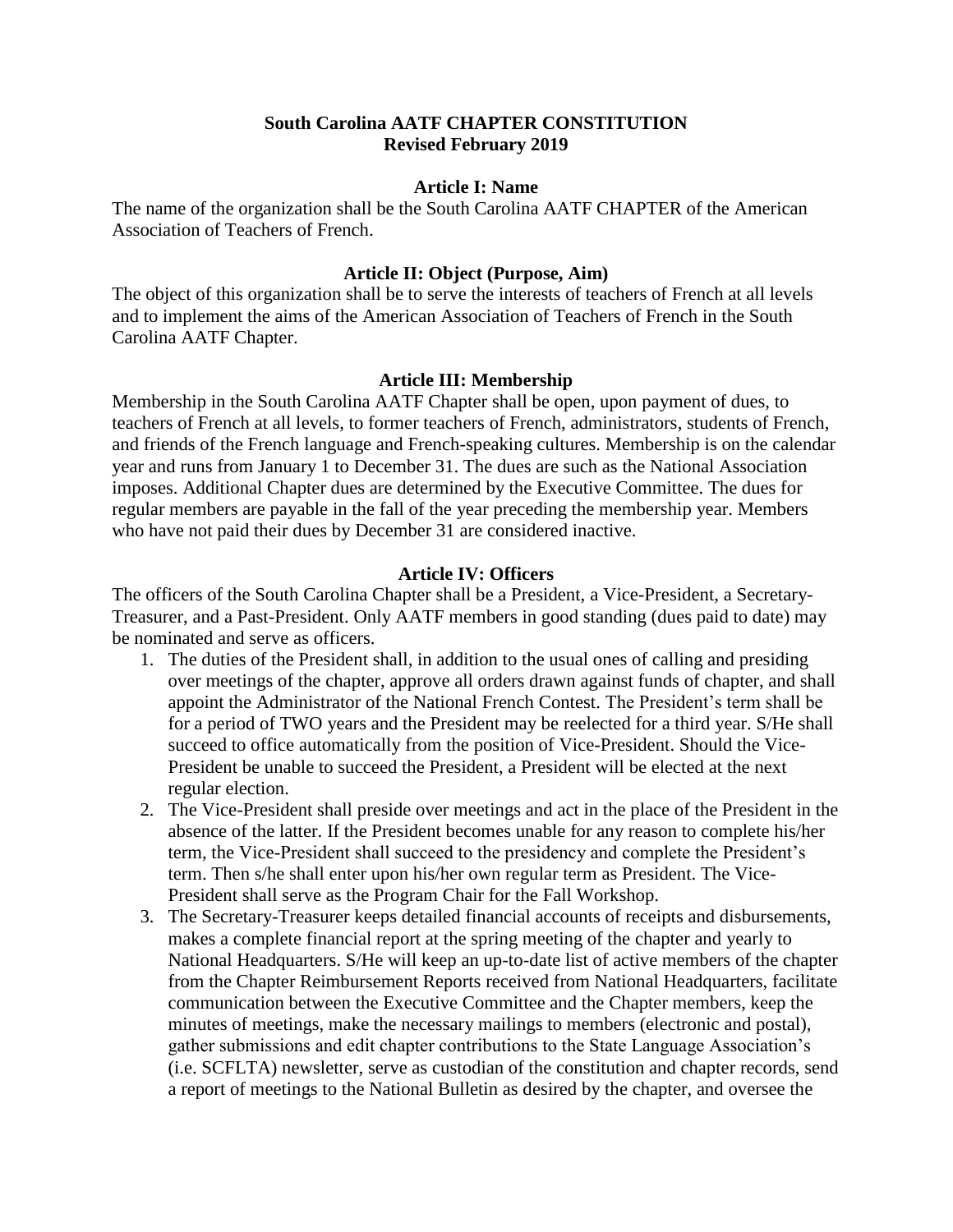chapter's bank account with the authority to sign checks. The term of office for the Secretary-Treasurer shall be TWO years and the Secretary-Treasurer may be reelected.

- 4. The Past-President shall hold an advisory role as a continuing officer of the South Carolina AATF chapter. The President and Past-President shall determine together what specific responsibilities, if any, the Past-President may fulfill as an officer. The term of office for the Past-President shall be the same as that of the President (maximum of three years). The office of the Past-President is an un-elected position, as the President becomes Past-President upon election of a new President.
- 5. The chapter shall hold regular elections. Each year, in which there is to be an election, the President shall by January 15 notify the nominating committee, which is composed of at least three of the four SC AATF regional delegates. This committee shall present a slate of nominees either electronically (e-mail) or at the spring meeting of the chapter. Nominees may also be proposed. New officers elected in the spring, will take office in the fall, and the Secretary-Treasurer shall immediately certify the results of the elections to National Headquarters and to the Regional Representative. Election shall be by a majority of those present at the spring meeting or by e-mail. If an office becomes vacant through death, resignation, or absence of the incumbent, the vacancy shall be filled for the remainder of the term by appointment of the Executive Board.

# **Article V: Meetings**

The chapter shall have at least two meetings a year, one in the fall (usually at the Fall Workshop) and one in the spring in conjunction with the State Foreign Language Association meeting. The President in consultation with the Executive Board may call other special meetings.

### **Article VI: Executive Board**

The Executive Board (Executive Council or Executive Committee) shall consist of the three elected officers and the immediate Past-President. It is authorized to conduct all important business between meetings and may be called into session or consulted by telephone, letter, e-mail at the initiative of the President. Its decisions must be submitted to the general membership of the chapter for ratification at the spring meeting.

### **Article VII: Amendments**

The Constitution may be amended by a two-thirds vote of the members present at any regular or special meeting (either face to face or by e-mail) providing notice announcing the exact nature and wording of the proposed amendment shall have been sent in writing to each member of the chapter at least one month in advance.

## **Article VIII: Applicability of National Constitution**

All articles of the AATF National Constitution and By-Laws apply to the South Carolina Chapter, and nothing in this chapter Constitution is to be considered in contradiction of the National Constitution.

### **Article IX: Dissolution**

This South Carolina Chapter may be dissolved by a two-thirds vote of the members present and voting at a regular or special meeting (or by e-mail), or through the suspension of its charter by the national organization acting under the authority of National By-Law IV, 2 (c). In case of